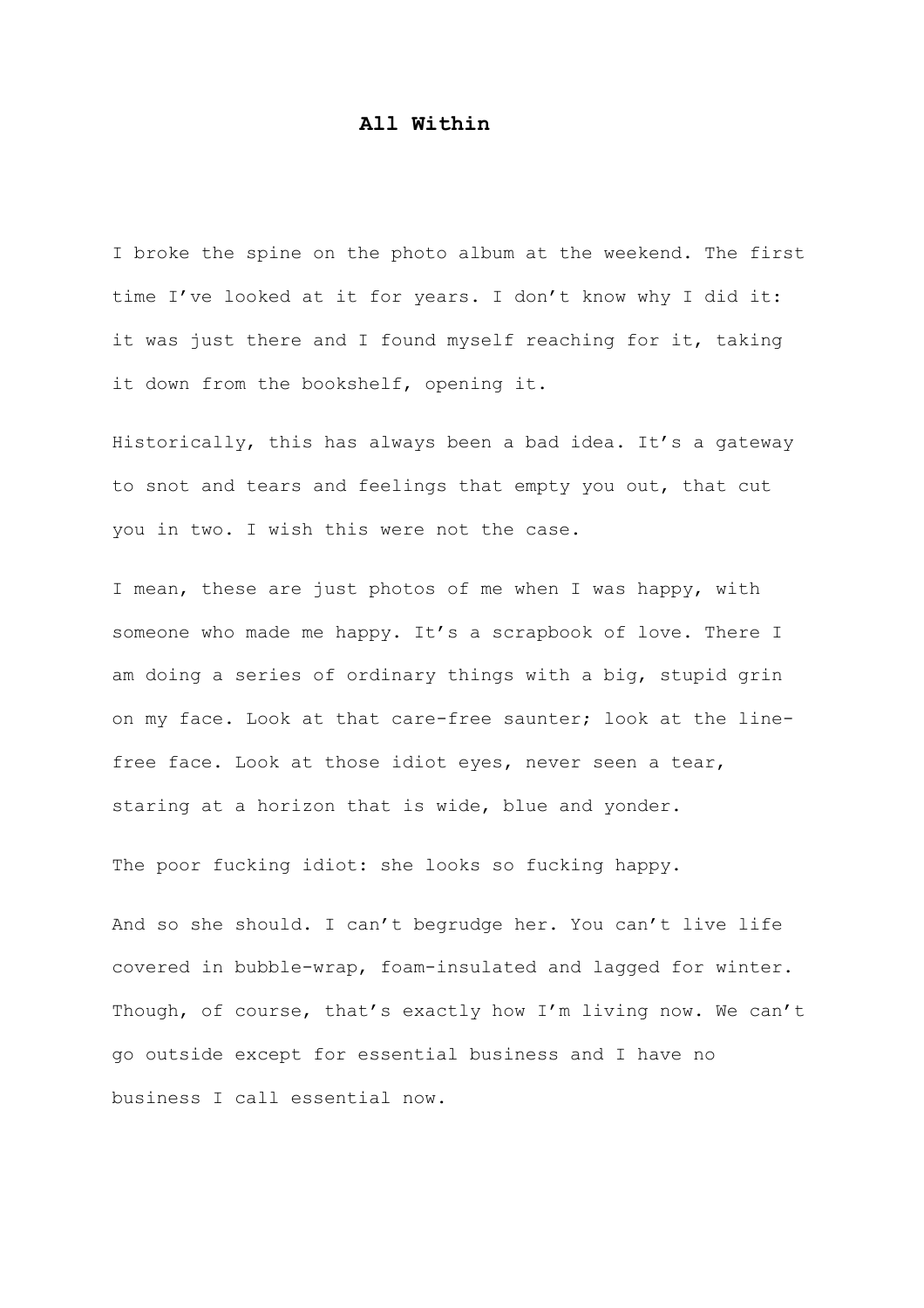I used to think you couldn't hide from life—you had to get stuck in a bit. Turns out I was wrong. I used to think you had to go out and meet people and get drunk and have sex and fall in love. That was the job, the job of life. Life is very short, some lives mayfly short and it's a crime to squander it.

But that is no longer the case. Now it is imperative for our survival that we all stay in our homes, that we board up the windows and nail shut the door. That we do nothing but watch *Tiger King* and this strange new iteration of *The One Show* where you get to see the double-chins and soft furnishings of celebrities, and Alex Jones has split ends and does her own make-up.

I'm good at this, or at least practised in it. I may be lagging slightly behind on the hand washing, but my selfisolation game is immaculate.

I get up. Or I don't get up. I switch on the TV. I make the tea or I don't make the tea. I ignore my phone. This is my time. I feel like I've been in training for a marathon and it is finally here—The Loneliness Olympics, self-isolation my specialist subject on *Mastermind*. On *Dragon's Den* I'd rock up to the panel with gloves, a mask and a briefcase full of leave-me-the-fuck-alone.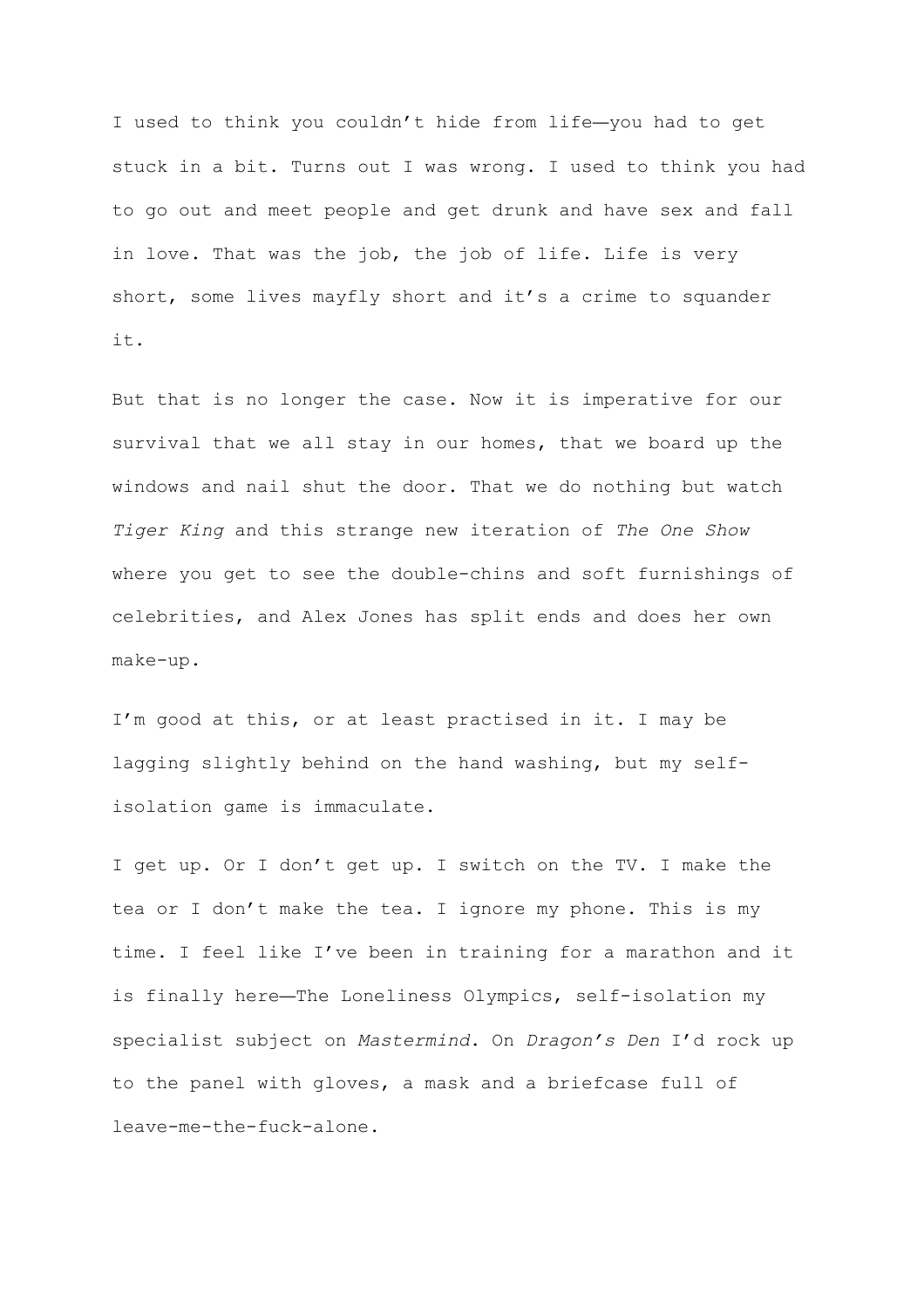I had hoped to slip through the cracks, unknown to social services and not missed at the Co Op. A half glimpsed memory of someone you went to school with - you can place the face but not the name. Ah well, I expect she's changed beyond all recognition. You're not wrong. My own mother wouldn't recognise me, even if I answered her Skype calls. I want to soften into the soil and be consumed by it: my name, my face, everything that is me, gone to earth. That would be a fitting epitaph: over-grown by weeds and lichen, smudged out of existence.

But people don't leave me alone.

WhatsApp. Duo. Facetime. Zoom. Texts and Twitter. Emails and Insta. Phone calls. I've had *letters*. All of those nice, worried people, pushing themselves into my life. They warp the walls of my flat, their rude fingers stretching the wallpaper, their cheeks bleached with pressure, verruca white against my windows, brimming with concern and sentiment, love and friendship: a persecution of kindness. The constant beeps and bleeps, reminders that the streets are teeming with helpful people who have my best interests at heart. *At this difficult time*. *At this doubly difficult time:* alone and grieving. Surely I must want to talk, to get it off my chest, to blow off some steam? To scream into a friendly, sad-eyed face. Surely I want the company?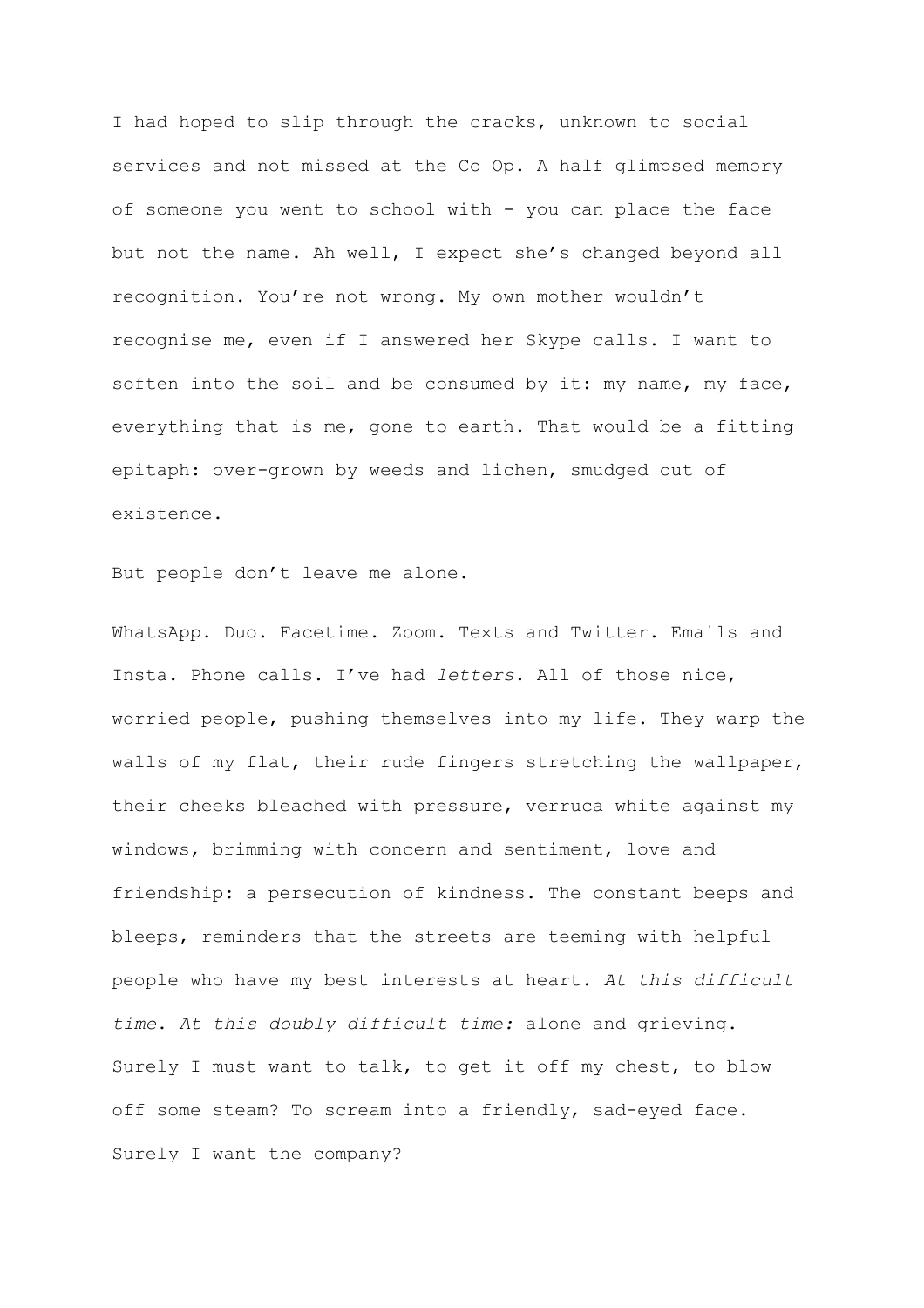Do they think I want a *party*? Some nibbles and a conga line and a jolly chat over a prawn ring and a glass of acid reflux cava? Bland sandwiches, Baba Ganoush and a scream-a-long to Toto's "Africa"? A mascara thinning weep on the stairs with a friend to rub my back?

I just want to be left alone.

I want some quiet. And this should be the perfect time, the time to sit and do nothing, the time to hide. And still they come. I've not charged the phone. The computer is off. But I know they're there. I hear people in the street outside, the scuffles in the flat upstairs. The walls are thin. There are still knocks on the door, notes through the letterbox. People still care about me and I wish they fucking wouldn't because I don't.

None of which explains why I got the photo album out. Where did that sudden inspiration come from? How did I summon the energy? And what did I expect to find? Some respite? Or a brief holiday in somebody's happiness? Somebody being me.

I'm looking at the pictures of our wedding. I wore white. I looked beautiful. It was ridiculous. I never wanted any of this growing up; I was forever skinning my knees and losing teeth and knocking lumps out of the boys. That's who I was: I was scary and fierce, with wild eyes and bared teeth. My adolescence was a protracted wet afternoon of furious book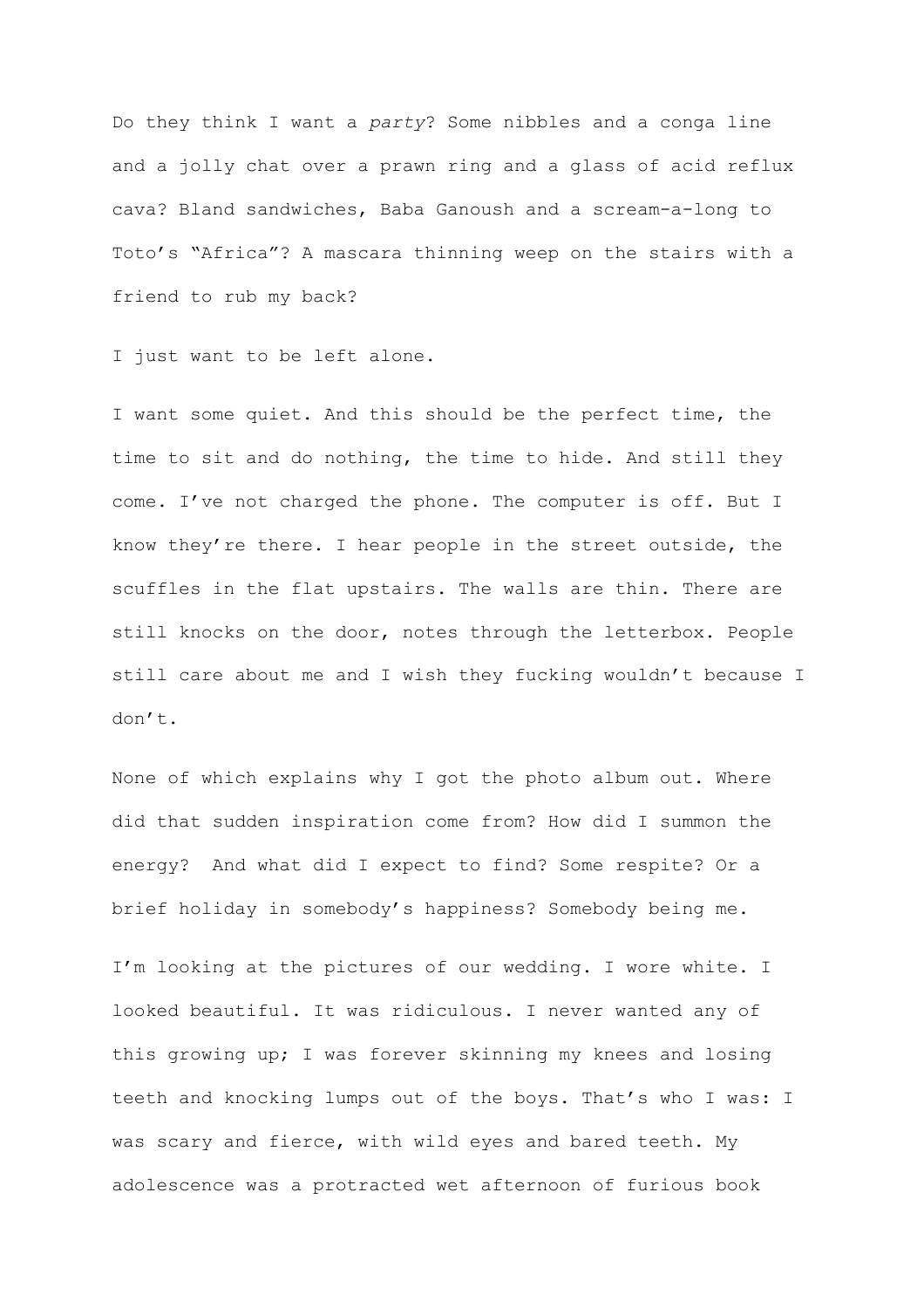reading and daring anyone to come near me. I spent my twenties scaring away my friend's unwanted suitors in nightclubs. I growled. Sparks came out of my eyes. And yet here I was, rocking the full meringue. It wasn't a meringue actually, it was functional and smart. And I looked great…I lost half a stone from nerves in the week before the wedding. I was getting through a bottle of Ready-Remedy every morning.

Love is armour. Nothing could touch us then, nothing could get to us. We didn't know that it was already there. Nothing needed to get in. It was already there.

He had one suit, bought years before and he was slightly too fat for it. And, being him, he just assumed it would still fit him, until I made him try it on the week before the wedding. He was both mystified and outraged by the fact that the suit was too small, as though elves had sabotaged it in the night. How could he be fatter, he said, he didn't FEEL any fatter. But he had put weight on; you do when you're in love. Comfort eating, never going out, lying around the house talking nonsense and making each other laugh. If laughter burnt calories we'd have been twig thin. But it didn't, so we put weight on.

He could still put weight on then.

At the funeral the suit was hanging off him.